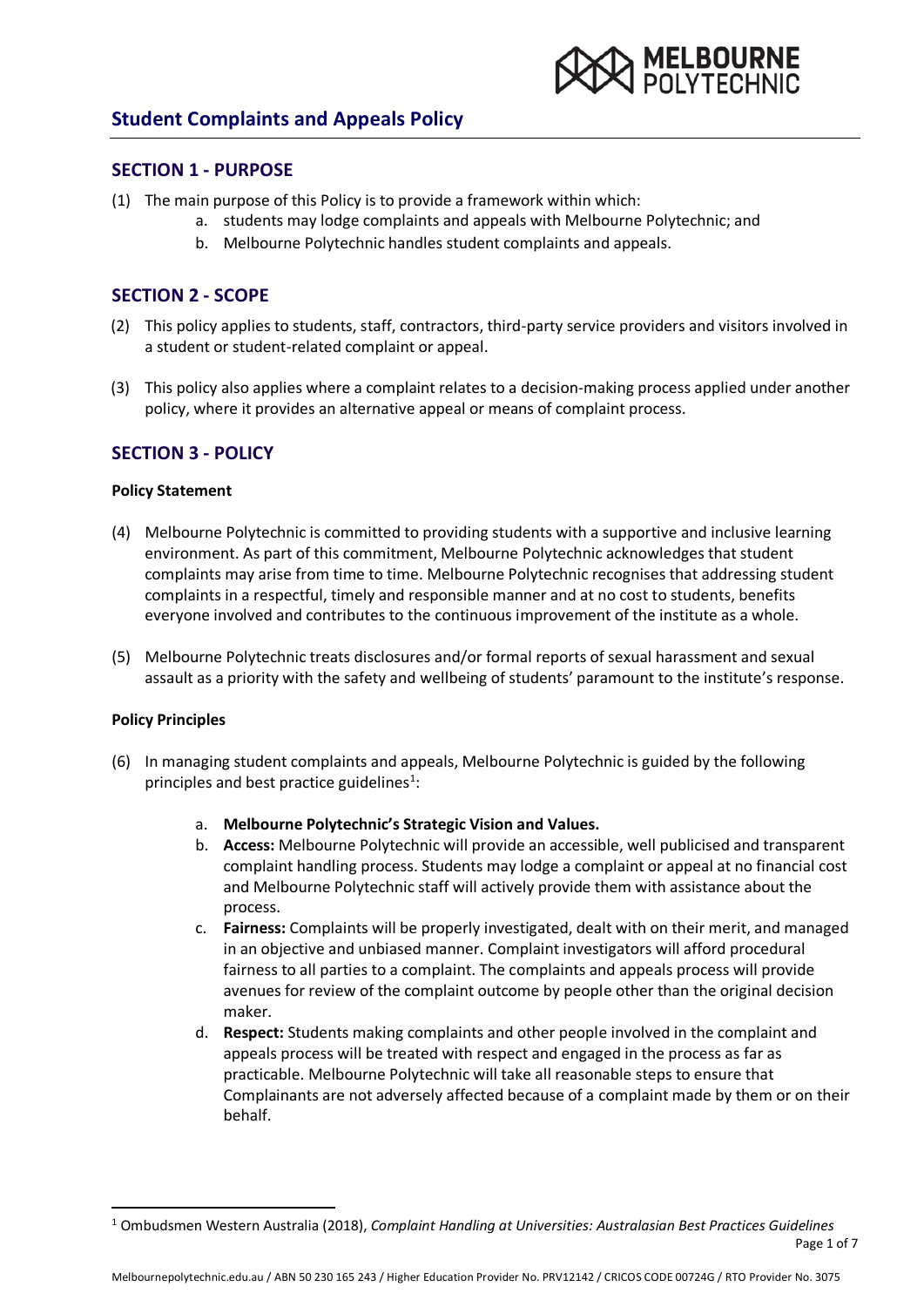

- e. **Support:** Students will be able to have advocacy and support during the complaints and appeals process and Melbourne Polytechnic will provide relevant student support services for Complainants if required. For under age and vulnerable cohorts, Melbourne Polytechnic will consider dealing with a guardian, friend, advocate or nominee who acts on behalf of a Complainant. The person's authority to act on the Complainants behalf may need to be verified if personal information is involved.
- f. **Privacy and Confidentiality:** All steps of handling a complaint should be adequately documented but the organisation should comply with all relevant privacy laws when managing a complaint. Complaints and appeals information should be reported on a deidentified basis and private or confidential information about any individual should be kept confidential and only used or referred to where this is necessary to address the complaint.
- g. **Continuous Improvement:** Responding to and learning from complaints is an essential part of Melbourne Polytechnic's commitment to continuous improvement and the institute will use this information to evaluate and improve programs and services, inform decisions about future delivery, and foster better interactions between the institute, staff and students.

## **SECTION 4 - POLICY TOPICS**

### **Application**

- (7) This policy applies to Complainants that are:
	- a. lodged by:
		- i. current and prospective students of Melbourne Polytechnic which relate to their period of enrolment or prospective enrolment in the preceding 12-month period; or
		- ii. former students of Melbourne Polytechnic whose enrolment ended no more than 12 months before the date a complaint is lodged; and
	- b. express dissatisfaction with the quality of an action taken, decision made or service, or a delay or failure in providing a service, taking an action, or making a decision by:
		- i. Melbourne Polytechnic;
		- ii. staff;
		- iii. contractors;
		- iv. third-party providers;
		- v. products or services provided by any one of the above; and
		- vi. other students.
- (8) The Chief Executive or their delegate have absolute discretion to extend the application of this policy to include complaints beyond the 12-month periods as outlined in point 7(a).

### **Complaints and Appeals Framework**

(9) The four key steps Melbourne Polytechnic undertakes to address student complaints or appeals are as follows: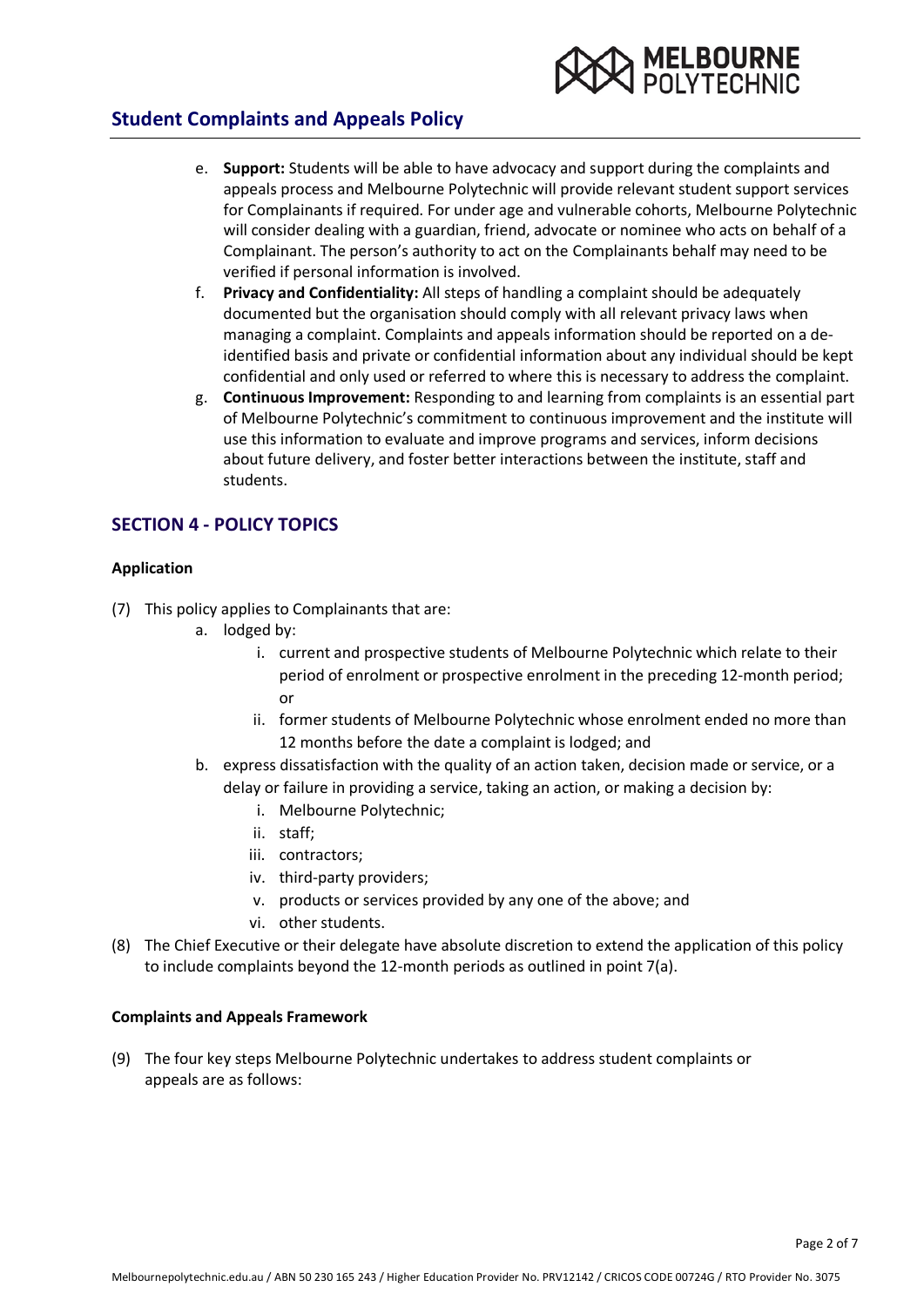

#### a. **Local Level Resolution**

Wherever appropriate and applicable, student complaints should be received, assessed and resolved as soon as possible through by contacting:

- i. the department, program or service area of Melbourne Polytechnic; or
- ii. the contractor or third-party provider, responsible for delivering the product or service or administering the policy, procedure or process about which the complaint is made.

*Note: Melbourne Polytechnic acknowledges that there may be instances where this step is not appropriate or applicable, for example, if a student does not feel comfortable doing so.*

### b. **Written Complaint**

If resolution at a local level does not occur or is not appropriate or applicable, the Complainant may lodge a written complaint with Melbourne Polytechnic for investigation.

*Please note: If a complaint is submitted anonymously, it can impact Melbourne Polytechnic's ability to seek further information and to progress a complaint.*

#### c. **Accessto Internal Appeal**

If the Complainant is aggrieved with the process or outcome of the initial written complaint, they can request an internal review of the decision.

#### d. **Accessto External Review**

If the Complainant is aggrieved with the process or outcome of the internal appeal, they can request an external review of the decision by an independent body, appointed by the Chief Executive, and paid for by Melbourne Polytechnic.

(10) Melbourne Polytechnic has a number of academic policies and procedures (see *Related Documents* in Section 5) which have review and/or appeals process embedded within them. The processes in the appropriate academic policy or procedure should be followed in the first instance. If after following the appropriate academic process a student is aggrieved with the process followed, they can lodge a written complaint requesting the process be investigated.

### (11) Under this framework:

- a. A student Complainant can access advice and support services through Student Services.
- b. All parties to a complaint or appeal may bring a support person with them to any discussions, meetings or interviews.
- c. Where a student is under the age of eighteen (18) years or there are special circumstances which result in the student being vulnerable, they may request that an advocate (friend, guardian or nominee) acts on their behalf and represents their wishes and views, with Melbourne Polytechnic not unreasonably denying such a request.
- d. If a complaint or appeal is found to be frivolous or lacking in substance, the processes under this policy will be discontinued.
- e. Any Complainant found to have lodged a malicious or vexatious complaint or appeal will be dealt with under the Student Discipline Policy.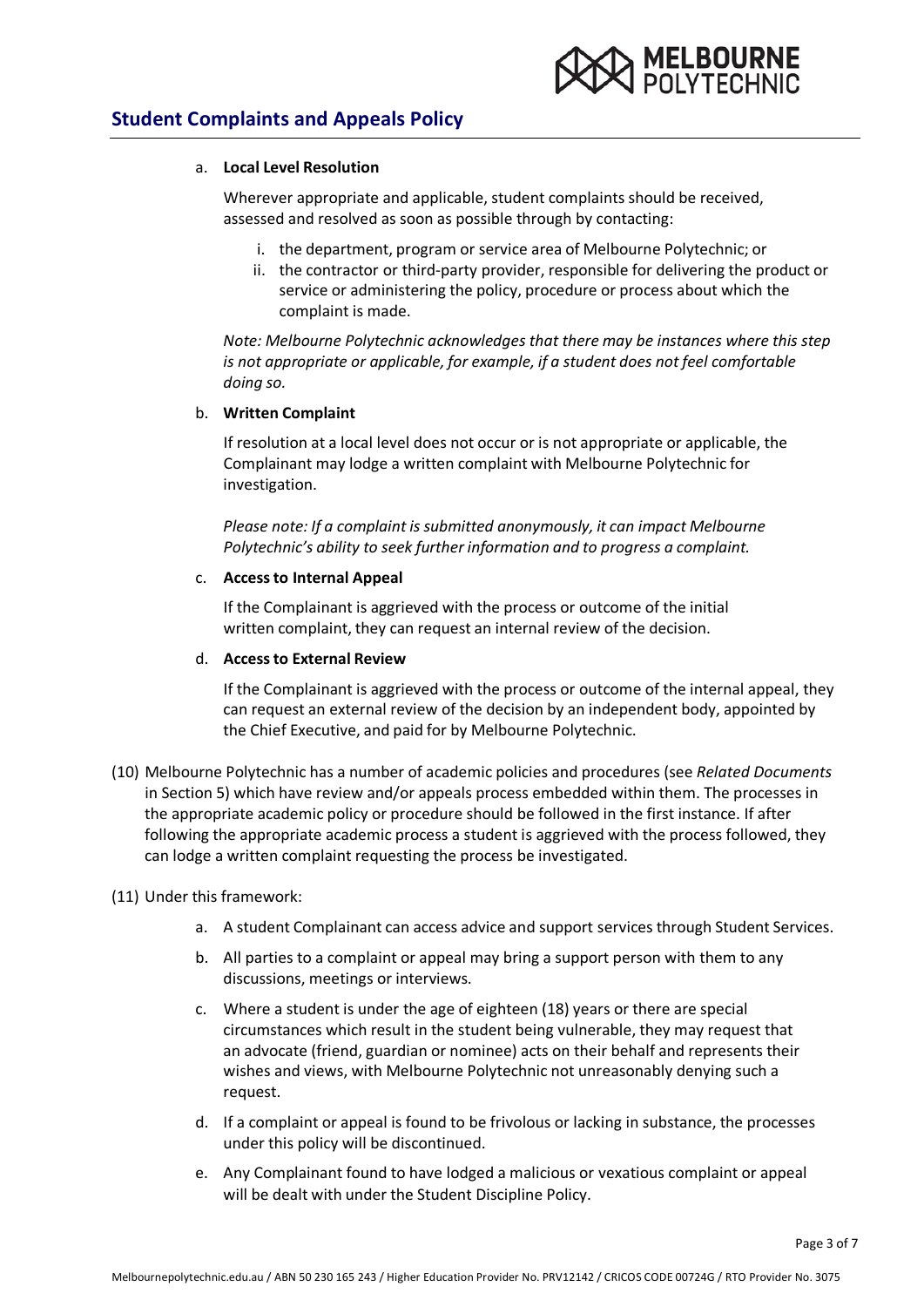

f. If legal proceedings are commenced by a student which relate to the same or similar matters complained of in a complaint or appeal, the processes under this policy will automatically cease (unless deemed otherwise by the Chief Executive or their delegate).

#### **Timelines**

- (12) When a complaint is received, it will be recorded and acknowledged in writing within five (5) working days.
- (13) Melbourne Polytechnic will resolve serious complaints as soon as possible. Where assessed as nonserious, all complaints and appeal investigations are targeted to be finalised within thirty (30) working days.
- (14) Where this is not possible, the Complainant is to be informed in writing as to the reasons for the delay.
- (15) The Complainant will be contacted by an Investigator within ten (10) working days after they lodge a written complaint.
- (16) Outcomes and decisions in relation to a complaint or appeal will be communicated in writing to all relevant parties within ten (10) working days of the decision being reached.
- (17) If a Complainant is dissatisfied with the process or outcome of a complaint, they may request an internal appeal against the decision within ten (10) working days of receiving the outcome advice.

#### **Privacy, Recordkeeping and Reporting**

- (18) Relevant Directors/Managers are responsible for ensuring that records of all lodged complaints and appeals will be kept within Melbourne Polytechnic's complaints management system and maintained in accordance [Public Records Act 1973 \(Vic\)](https://www.legislation.vic.gov.au/in-force/acts/public-records-act-1973/041) and any other applicable legislation.
- (19) In certain circumstances, Melbourne Polytechnic may be required to report the matter to external bodies, even if a complaint is withdrawn.

#### **Offshore Students and Third-Party Arrangements**

(20) Where a complaint or appeal is made by a student enrolled in an offshore program and/or under a third-party arrangement, a modified procedure may be used to consider the specific circumstances of the program or partnership, while still reflecting the intent of this policy. The modified procedure will include all reasonable steps to ensure natural justice and procedural fairness are adopted at every stage of the process.

#### **Lodging External Complaints**

(21) This policy does not affect a student's rights under relevant legislation to make a complaint to an external or regulatory authority (for example, the Victorian Equal Opportunity and/or Human Rights Commission).

## **SECTION 5 - RESPONSIBILITY AND ACCOUNTABILITY**

- (22) All responsible and accountable parties must act in accordance to the Student Complaints and Appeals Procedure.
- (23) The Chief Executive will be responsible for ensuring and promoting complaint handling is considered a priority for Melbourne Polytechnic and is the approving authority for this policy. The Chief Executive also holds responsibility for the external review process.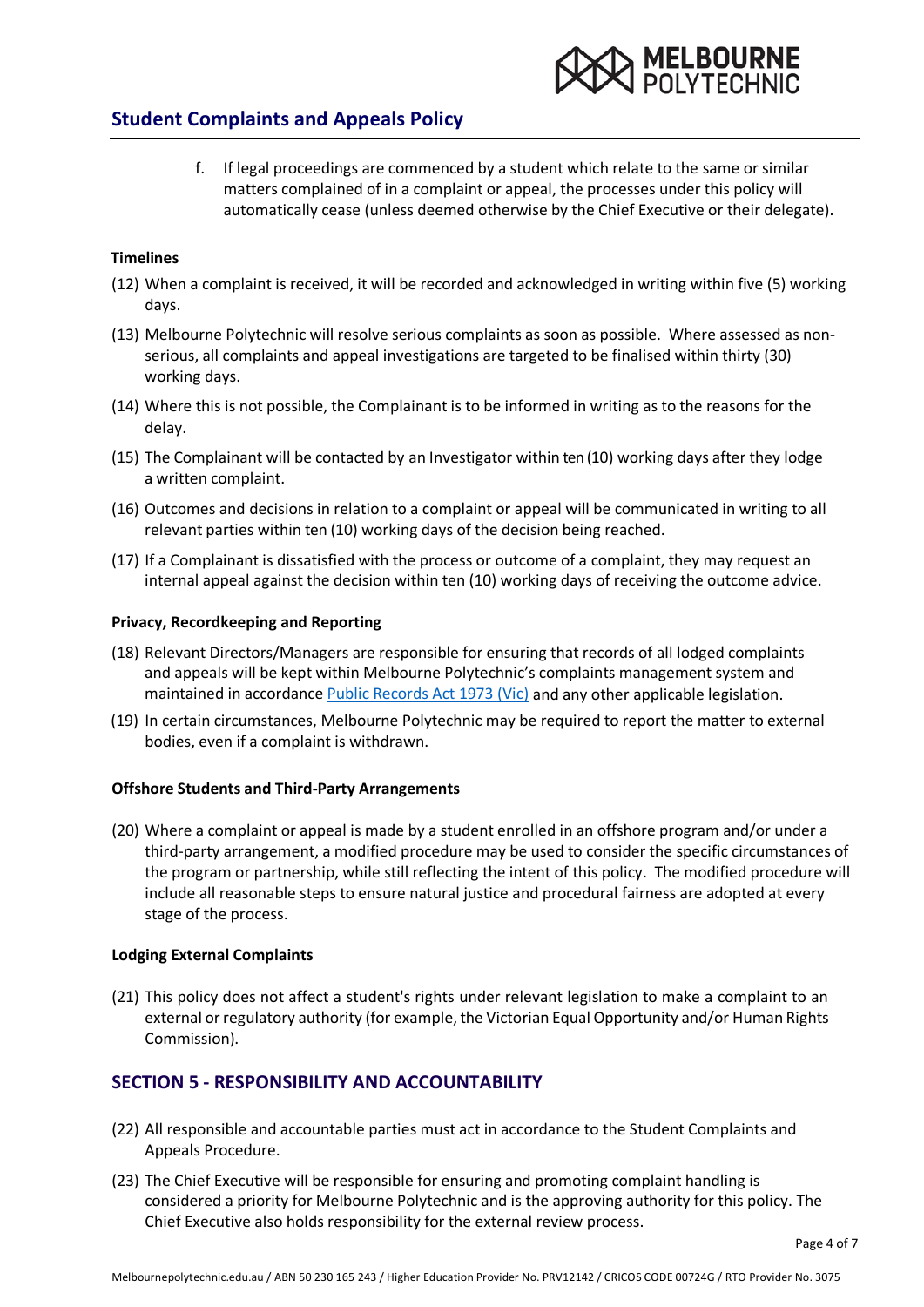

- (24) The Executive Director, Student Engagement International and Community Partnerships, will be responsible for monitoring, reviewing and improving the effectiveness of complaints handling within Melbourne Polytechnic. The Executive Director also holds responsibility for the internal review process.
- (25) The Executive Leadership Committee and relevant Academic Boards are responsible for ensuring monitoring of all continuous improvements, reporting and corrective actions arising from complaints.
- (26) All Directors and Managers will be responsible for ensuring respectful and timely resolution to complaints raised in their area, with implementing corrective action and process improvement analysis processes.
- (27) The Investigator will be responsible for ensuring issues outlined in a complaint are investigated appropriately, recommending a decision and outcome to their supervisor.
- (28) The Complainant will be responsible for presenting the facts and providing objective evidence that relate to the complaint, maintaining respectful conduct according to relevant Melbourne Polytechnic policies and procedures.
- (29) All Melbourne Polytechnic staff are to ensure that they are familiar with the terms of relevant complaint handling and support services available at Melbourne Polytechnic and to address and attempt to resolve complaints they are involved with in a respectful and timely manner, without engaging in any form of victimisation or harassment.

# **SECTION 6 - SUPPORTING DOCUMENTS AND TEMPLATES**

- (30) Related Melbourne Polytechnic policies and procedures:
	- a. Assessment (HE) Policy
	- b. Assessment (VET) Policy
	- c. Credit (HE) Policy
	- d. Information Technology Usage (Students) Policy
	- e. International Students Academic Course Progress and Attendance Policy
	- f. International Students Withdrawal, Transfer and Refund Policy
	- g. Records Management Policy
	- h. Student Academic Integrity (HE) Policy
	- i. Student Academic Progress (HE) Policy
	- j. Student Code of Conduct Guidelines
	- k. Student Complaints and Appeals Procedure
	- l. Student Discipline Policy
	- m. Student Equal Opportunity, Discrimination and Harassment Policy
	- n. Student Privacy Statement
- (31) Related Legislation and Regulation:
	- a. [Age Discrimination Act 2004](https://www.legislation.gov.au/Details/C2017C00341)
	- b. [Charter of Human Rights and Responsibilities Act 2006 \(Vic\)](https://www.legislation.vic.gov.au/in-force/acts/charter-human-rights-and-responsibilities-act-2006/014)
	- c. [Disability Discrimination Act 1992](https://www.legislation.gov.au/Details/C2016C00763)
	- d. [Equal Opportunity Act 2010 \(Vic\)](https://www.legislation.vic.gov.au/in-force/acts/equal-opportunity-act-2010/020)
	- e. [Freedom of Information Act 1982 \(Vic\)](https://www.legislation.vic.gov.au/in-force/acts/freedom-information-act-1982/108)
	- f. Higher Education Standards [Framework](https://aus01.safelinks.protection.outlook.com/?url=https%3A%2F%2Fwww.legislation.gov.au%2FDetails%2FF2021L00488&data=04%7C01%7CPolicies%40melbournepolytechnic.edu.au%7C9f05da052c06499f572208d98ea4a3a8%7C57cae833722040088adbe6904b0543f0%7C0%7C0%7C637697660028803154%7CUnknown%7CTWFpbGZsb3d8eyJWIjoiMC4wLjAwMDAiLCJQIjoiV2luMzIiLCJBTiI6Ik1haWwiLCJXVCI6Mn0%3D%7C1000&sdata=af4uDihxF287dmSYQ1hBnJhhY7LoWmPIA18kEw5ossU%3D&reserved=0) (Threshold Standards) 2021
	- g. [National Code of Practice for Providers of Education and Training to Overseas Students](https://www.legislation.gov.au/Details/F2017L01182)  [2018](https://www.legislation.gov.au/Details/F2017L01182)
	- h. [Occupational Health and Safety Act 2004 \(Vic\)](https://www.legislation.vic.gov.au/in-force/acts/occupational-health-and-safety-act-2004/034)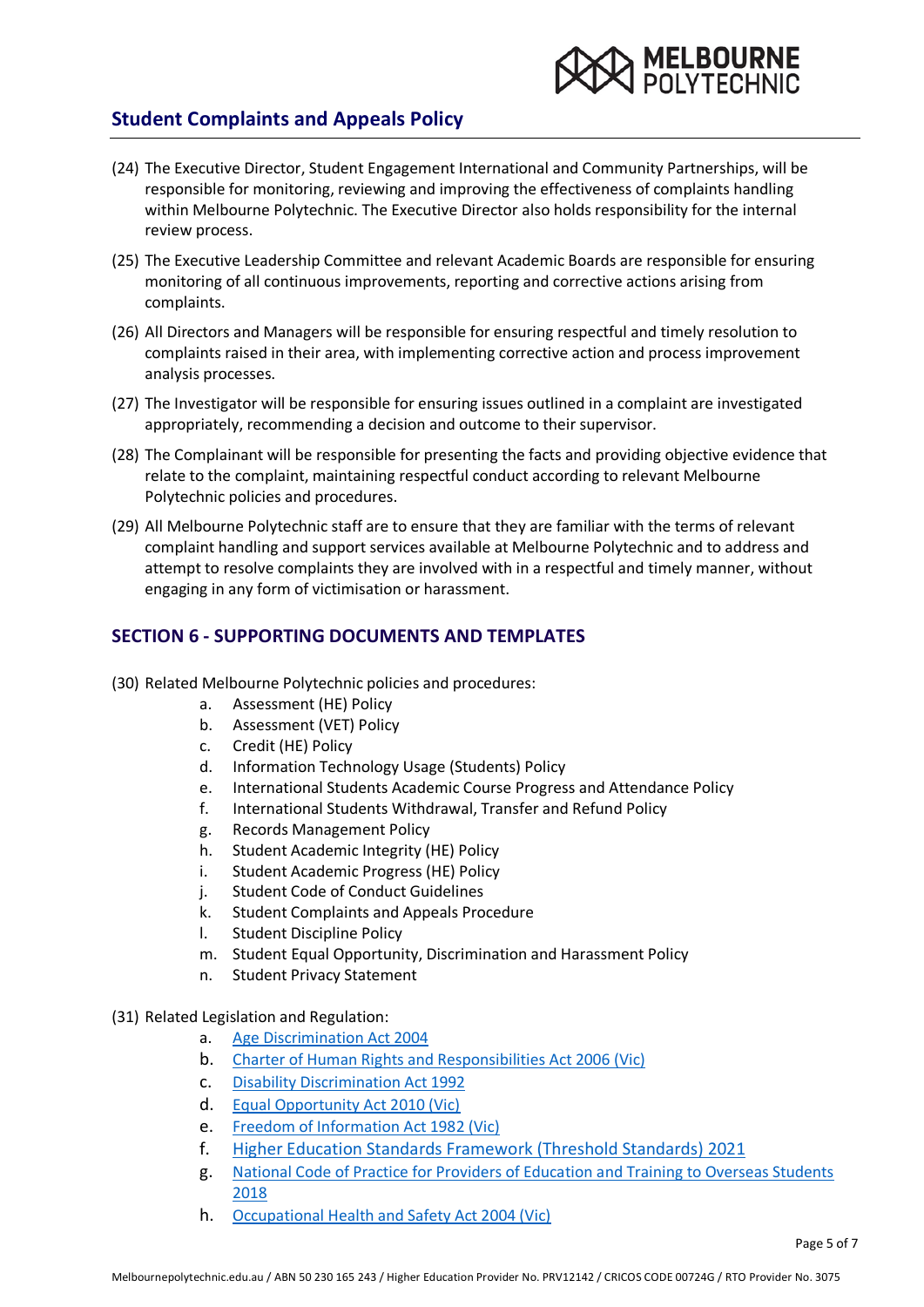

- i. [Ombudsman Act 1973 \(Vic\)](https://www.legislation.vic.gov.au/in-force/acts/ombudsman-act-1973/112)
- j. [Privacy Act 1988](https://www.legislation.gov.au/Details/C2014C00076)
- k. [Privacy and Data Protection Act 2014 \(Vic\)](https://www.legislation.vic.gov.au/in-force/acts/privacy-and-data-protection-act-2014/026)
- l. [Protected Disclosures Act 2012](https://www.legislation.vic.gov.au/in-force/acts/public-interest-disclosures-act-2012/025) (Vic)
- m. [Public Records Act 1973 \(Vic\)](https://www.legislation.vic.gov.au/in-force/acts/public-records-act-1973/041)
- n. [Racial Discrimination Act 1975](https://www.legislation.gov.au/Details/C2016C00089)
- o. [Sex Discrimination Act 1984](https://www.legislation.gov.au/Details/C2014C00002)
- p. [Standards for Registered Training Organisations](https://www.legislation.gov.au/Details/F2019C00503) (RTOs) 2015

# **SECTION 7 - DEFINITIONS**

- (32) In this Policy, the following definitions apply:
	- a. Complaint: an expression of dissatisfaction with the quality of an action taken, decision made, or service provided by Melbourne Polytechnic, contractors or third-party providers, or a delay or failure in providing a service, taking an action, or making a decision by Melbourne Polytechnic, its contractors or a third-party provider.
	- b. Contractors: third party contractors carrying out services on Melbourne Polytechnic's behalf.
	- c. Corrective Action**:** action taken to address an issue or resolve a complaint or appeal.
	- d. De-identified: information that has been altered so that it is no longer possible to identify an individual, enabling information to be shared or published without jeopardising personal privacy.
	- e. Final Decision: the written decision of the Chief Executive (or delegate) as to whether or not to accept and/or implement the recommendations made in an External Review Report, which includes the reasons for the decision.
	- f. Frivolous: a finding that a complaint or appeal is not seriously made, or relies on trivialities that do not warrant a review of the matter concerned.
	- g. Improvement Plan: a plan to address any policy and process issues identified during root cause analysis of complaints and appeals.
	- h. Lacking in Substance: a finding that a complaint or appeal lacks any merit. That is, on the merits there is no reasonable prospect the complaint or appeal will succeed.
	- i. Local Level: the area of Melbourne Polytechnic or the member(s) of staff responsible for delivering the service or conducting the process about which the complaint is being made. For example, a member of teaching or administrative staff.
	- j. Serious Complaint: refers to a complaint which includes, but is not limited to allegations and/or incidents that:
		- i. require the institute to take direct action (e.g. sexual harassment, threat of harm to self or others);
		- ii. are potential offences under law that could be proven (e.g. actual or alleged sexual, physical or other assault); or
		- iii. may otherwise present a significant risk to Melbourne Polytechnic, its students, staff and/or community.